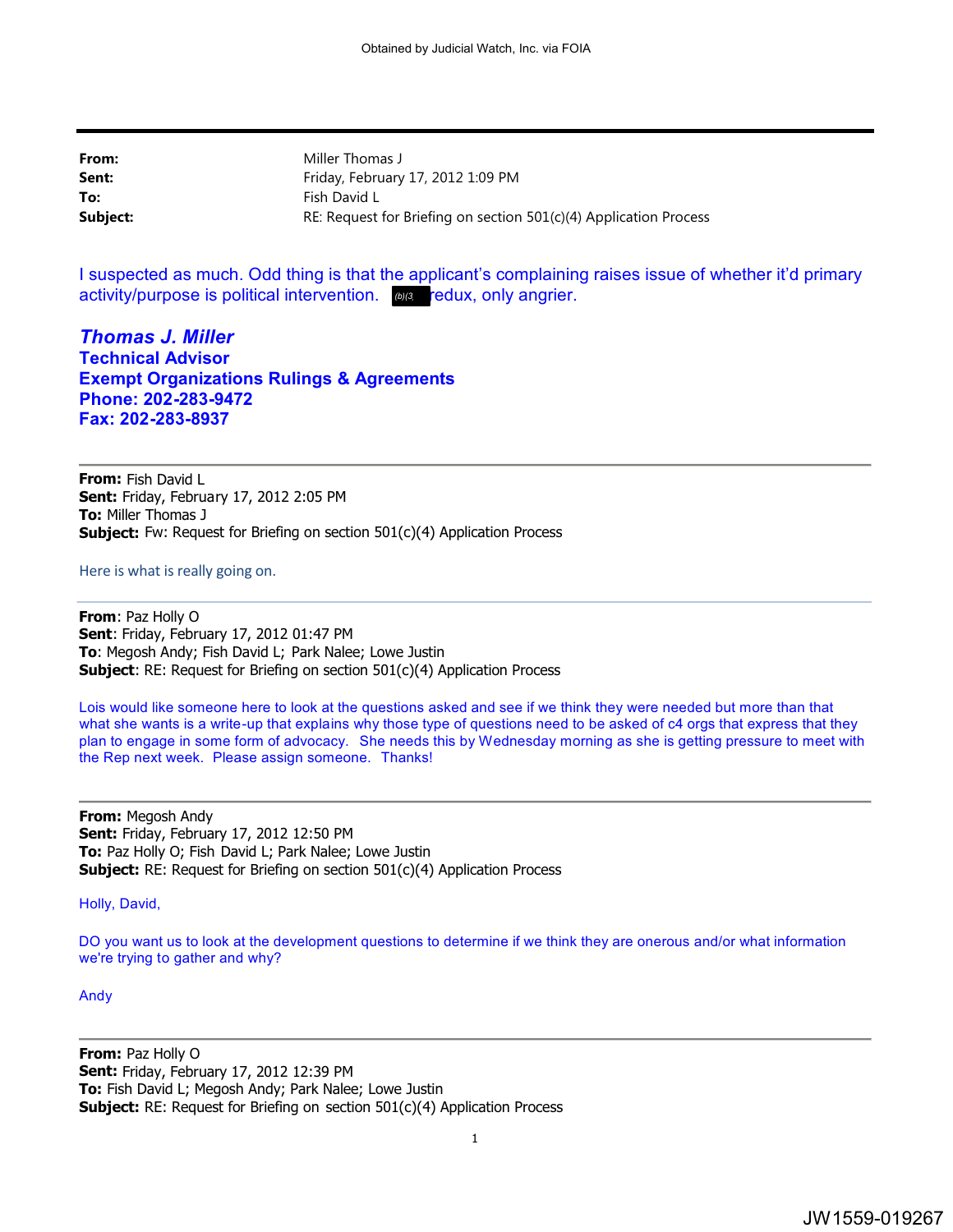We just got asked. Looks like Lois is going to have to meet with the Congressman.

**From:** Fish David L **Sent:** Friday, February 17, 2012 12:15 PM **To:** Megosh Andy; Park Nalee; Lowe Justin **Cc:** Paz Holly O **Subject:** Fw: Request for Briefing on section 501(c)(4) Application Process

Is someone looking at the questions yet? We'll get asked soon.

**From**: Keith Frank **Sent**: Friday, February 17, 2012 12:03 PM **To**: Williams Floyd L; Miller Steven T; Davis Jonathan M (Wash DC); Flax Nikole C; Grant Joseph H; Lerner Lois G; Urban Joseph J; Fish David L **Cc**: Norton William G Jr; Landes Scott S; Lemons Terry L; Eldridge Michelle L **Subject**: RE: Request for Briefing on section 501(c)(4) Applicati on Process

Rep. Jordan is from Ohio. I would bet that this is the organization he has heard about.

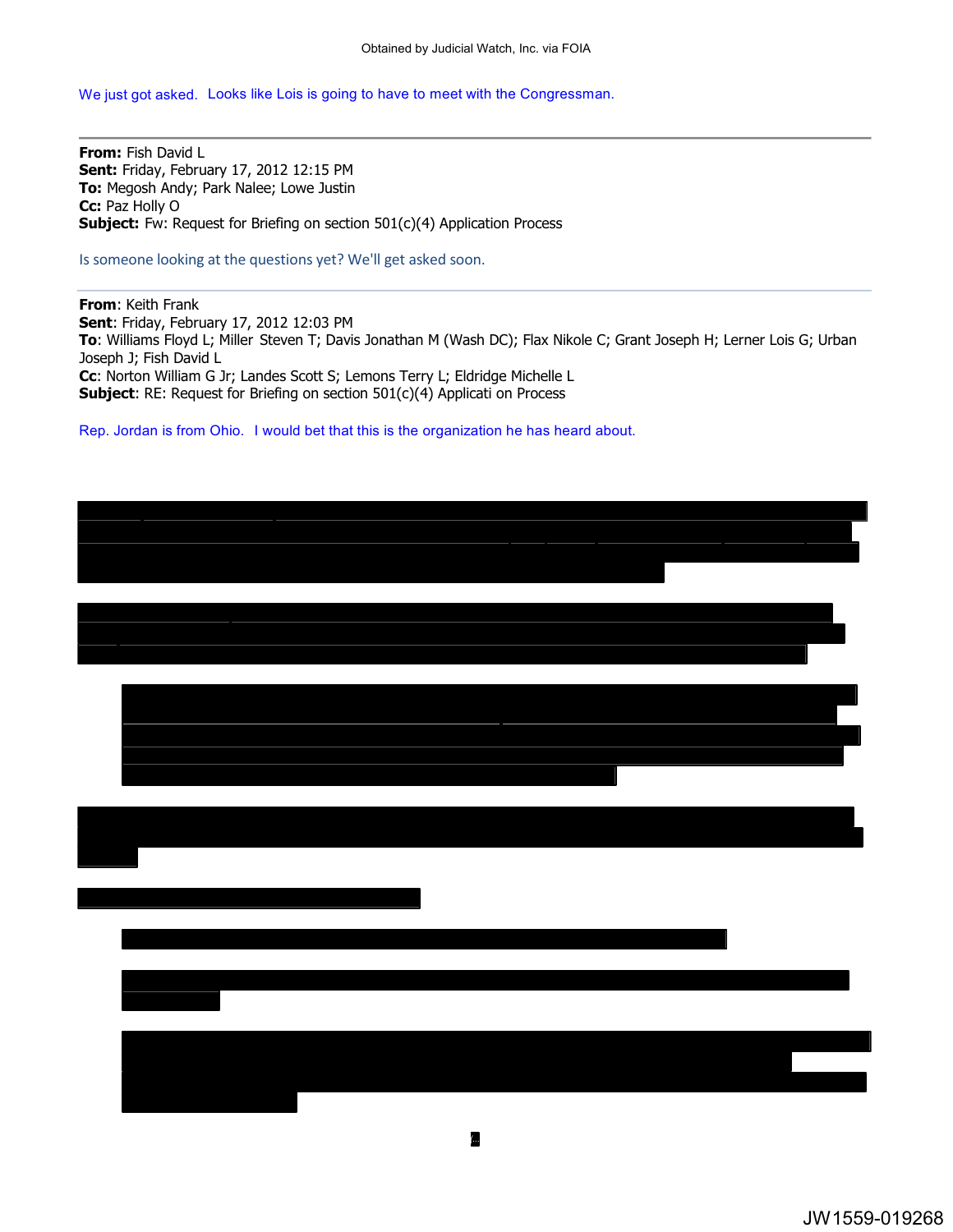Obtained by Judicial Watch, Inc. via FOIA

| (b)(3); 6103             |  |
|--------------------------|--|
|                          |  |
|                          |  |
|                          |  |
| $\overline{\phantom{a}}$ |  |